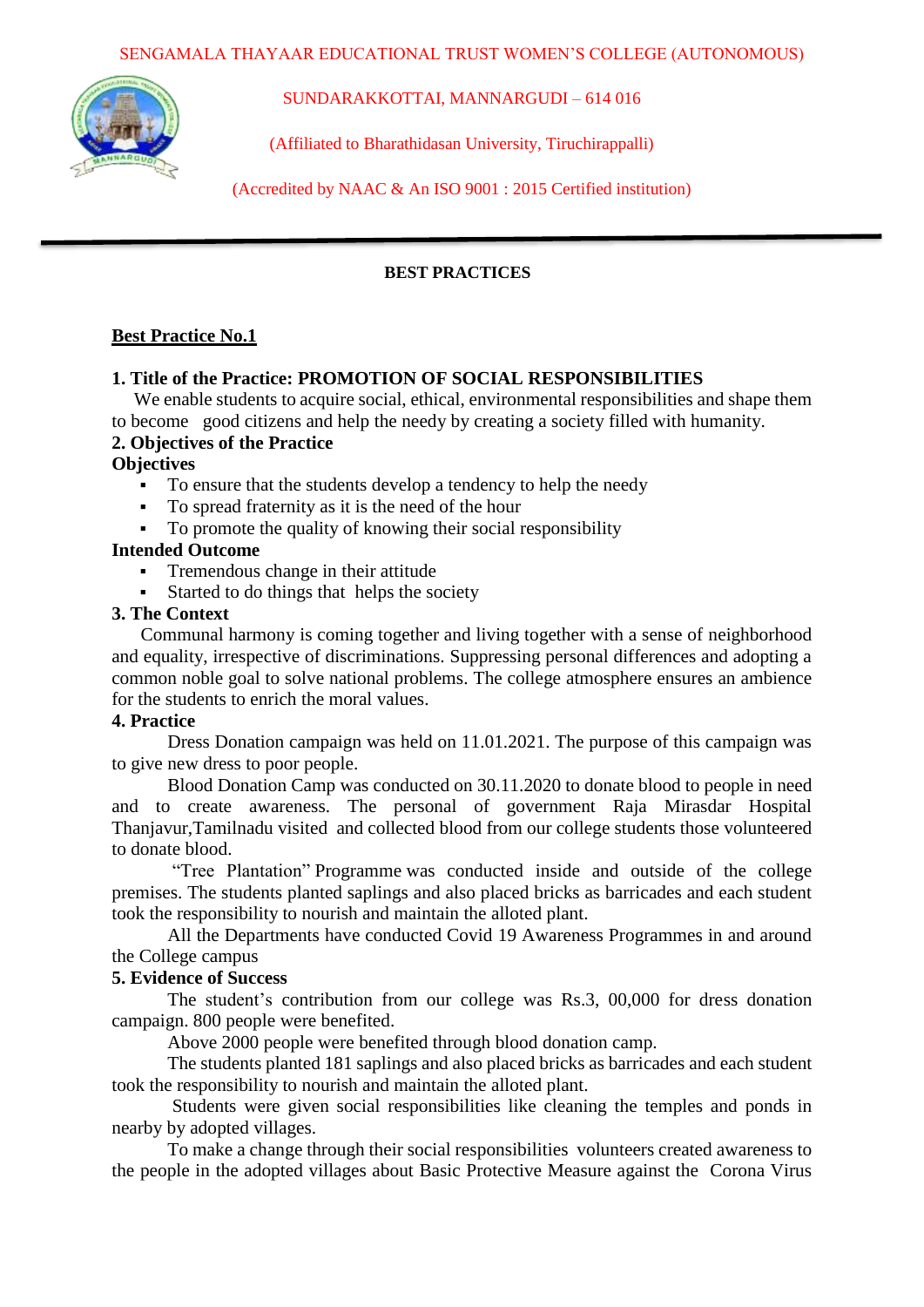and the importance of immune boosting food and explained the importance of wearing mask, maintaining social distance and the importance of hand wash and to avoid crowd in gathering.

# **6. Problems encountered and resources required**

Lack of time and unavailability of students due to pandemic lockdown